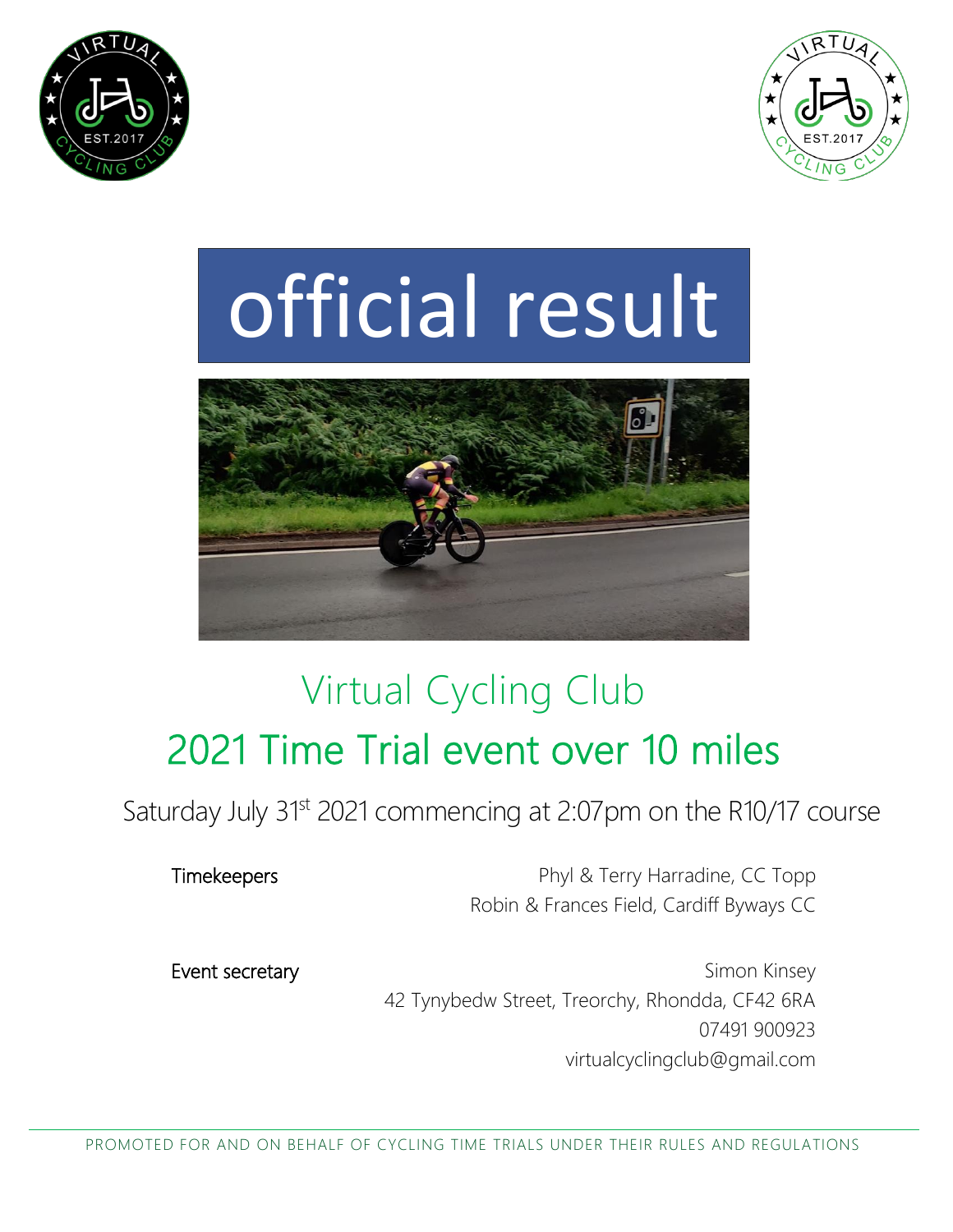## VIRTUAL CYCLING CLUB 10-MILE TT, 2021

#### virtualcyclingclub.com

#### OFFICIAL RESULT

This is the official result for our time trial event, held on the R10/17 course on July 31<sup>st</sup> 2021 and promoted for and on behalf of Cycling Time Trials under their rules and regulations.

#### THANK YOU

Thank you for supporting us at our 10-mile event this weekend. I'm aware that the traffic conditions on the M4 and A465 were quite a challenge on the day, so well done to everyone who made it to the start line on time. It was great to meet with you and share some stories about how the season was working out. Several of you reported excellent results on the day, including some lifetime PBs and plenty of course records and seasonal bests. But most of all, thank you for riding safely and getting back to the HQ without incident.

Thanks also to our timekeepers: Phyl & Terry Harradine at the start; Robin & Frances Field at the finish. Thanks again to the VCC members and their families who gave up their free time to provide a safe and welcoming event for everyone. To all of you, CHAPEAU, without you there would be no event.

All the best for the remainder of your 2021 season; we may see you at our 25-mile event on August 22<sup>nd</sup>.

#### Simon Kinsey

#### AWARDS

Judging by your feedback on the day, our prize structure seems to have been a popular innovation. It was our way of giving everyone a chance of winning something, right throughout the field and it seems to have achieved that. Congrats to all the winners -- we'll be in touch to distribute the prizes.

| Group A                     | Group B                       | Group C                   | Group D                    |
|-----------------------------|-------------------------------|---------------------------|----------------------------|
| Owen BURGESS 19:40 [£20]    | Richard LLEWELLYN 21:12 [£20] | Edric HOBBS 23:26 [£20]   | Maria WEYMOUTH 24:45 [£20] |
| Phil WILLOUGHBY 20:23 [£10] | Mark WOOLFORD 21:42 [£10]     | Andrew CLARKE 23:41 [£10] | Tom WOOLLARD 24:52 [£5]    |
| Robert FRANCIS 20:37        | Kevin WEYMOUTH 22:18          | Mike BROADBENT 23:46      | Stephen LANDEG 24:52 [£5]  |
| Adrian FORD 20:39           | Simon THEXTON 23:09           | Stuart EVANS 24:09        | Geoff EDGERTON 25:38       |
| Graeme BOSWELL 20:46        | Roger WOOD 23:19              | Susan SHOOK 24:46         | Steven D'ARCY 25:40        |
| Paul DERRICK 20:56          | Louise BURNIE 23:24           | Steve WAY 24:49           | John SHEHAN 25:50          |
| Thomas DYE 20:57            | Adrian ROWLEY 23:27           | Jon AIREY 24:55           | Chris HILL 26:39           |
| Matt BURDEN 21:06 [voucher] | Gary FRANCIS 23:42            | Hollie LABUNSKY 25:16     | Matthew LOADER 27:05       |
| Matthew RUSSELL 21:15       | Les THOMAS 23:49              | Clare GREENWOOD 25:23     | Chris PLOWMAN-HART 27:17   |
| Luke SMITH 21:45            | Rosey MUSHENS 23:58           | Jeffrey REES              | Kevin GRANT 28:18          |
| lan SAXELBY 22:03           | Marco MARLETTA 31:19          | Phil GUY                  | Peter ROGERS 34:04         |
| <b>Richard REES</b>         | Louis HARRIS                  | Daniel KINSEY             | Alistair MORGAN            |
| Gerry BOWDITCH              | Harry TAIT                    | Tina REID                 | Rory JENKINS               |
| Anthony JONES               | John BROWN                    |                           |                            |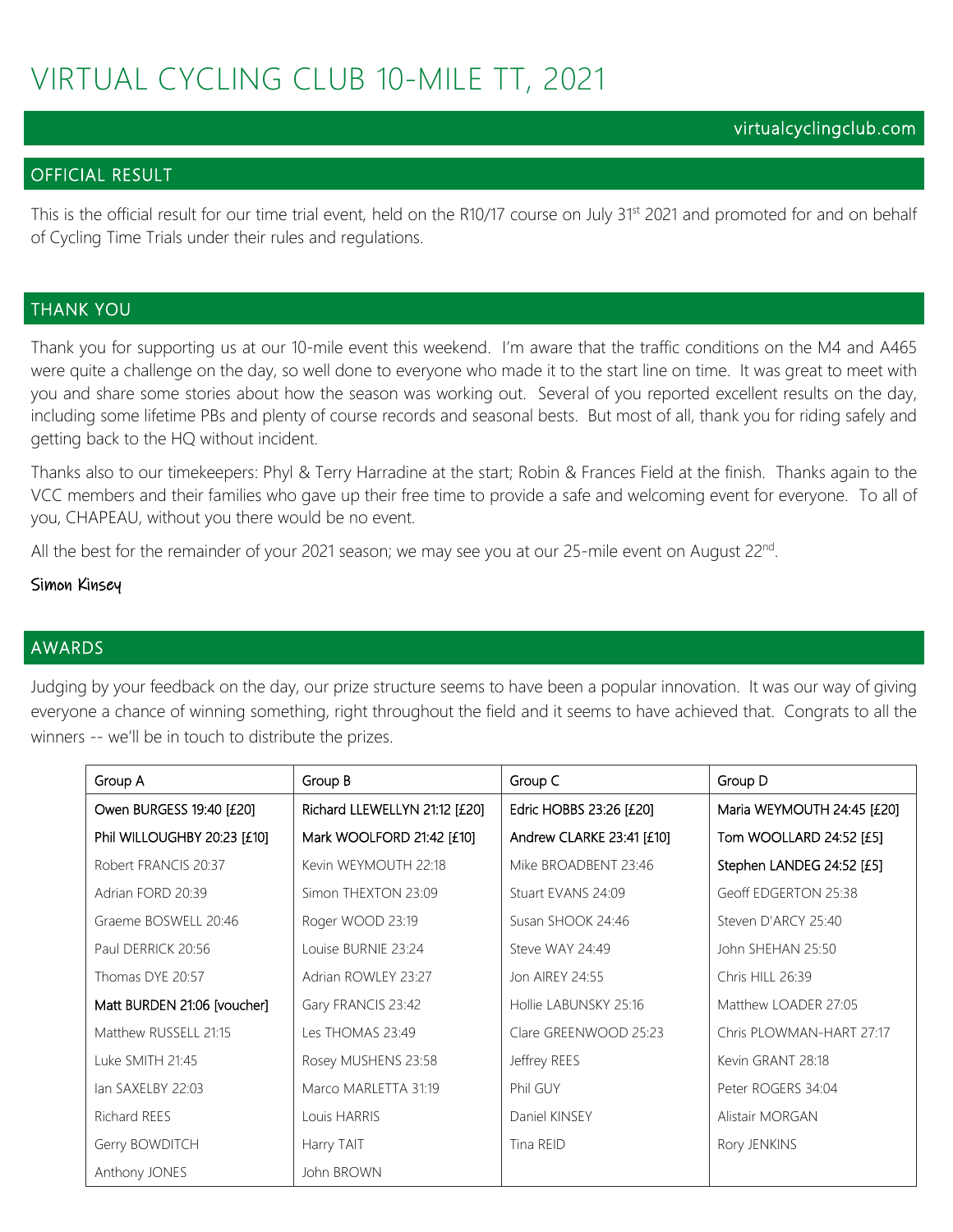## VIRTUAL CYCLING CLUB 10-MILE TT, 2021

## virtualcyclingclub.com

## FULL RESULT

| Number          | Name               | Club                                             | Demographic        | Categories         | Result      |
|-----------------|--------------------|--------------------------------------------------|--------------------|--------------------|-------------|
| $\overline{7}$  | Matthew LOADER     | Wincanton Wheelers                               | Male Senior, 38    | Road bike; Group D | 27:05       |
| 8               | Chris PLOWMAN-HART | Wincanton Wheelers                               | Male Veteran, 42   | Road bike; Group D | 27:17       |
| $\mathcal{G}$   | Peter ROGERS       | Team Tor 2000   KALAS                            | Male Veteran, 71   | Road bike; Group D | 34:04       |
| 10 <sup>°</sup> | Steven D'ARCY      | Wincanton Wheelers                               | Male Veteran, 47   | Road bike; Group D | 25:40       |
| 11              | Gary FRANCIS       | Gillingham and District Wheelers / Wheels Cycles | Male Veteran, 47   | Road bike; Group B | 23:42       |
| 12              | Louis HARRIS       | Bath Cycling Club                                | Male Espoir, 21    | Road bike; Group B | <b>DNS</b>  |
| 13              | Matt BURDEN        | 73 Degrees Bicycles, WestSide Coaching rt        | Male Veteran, 44   | Road bike; Group A | 21:06       |
| 14              | Jeffrey REES       | Virtual Cycling Club                             | Male Veteran, 58   | Group C            | <b>DNSA</b> |
| 15              | Phil GUY           | North Shropshire Wheelers                        | Male Veteran, 73   | Group C            | <b>DNS</b>  |
| 16              | Chris HILL         | Wincanton Wheelers                               | Male Veteran, 46   | Group D            | 26:39       |
| 17              | Geoff EDGERTON     | North Shropshire Wheelers                        | Male Veteran, 73   | Group D            | 25:38       |
| 18              | Kevin GRANT        | Frome and District Wheelers                      | Male Veteran, 64   | Group D            | 28:18       |
| 19              | Alistair MORGAN    | Pontypool Road Cycling Club                      | Male Veteran, 58   | Group D            | <b>DNS</b>  |
| 20              | Rory JENKINS       | Virtual Cycling Club                             | Male Senior, 31    | Group D            | <b>DNS</b>  |
| 21              | Hollie LABUNSKY    | Port Talbot Whs CC                               | Female Senior, 35  | Group C            | 25:16       |
| 22              | <b>Edric HOBBS</b> | <b>VTTA West Group</b>                           | Male Veteran, 57   | Group C            | 23:26       |
| 23              | Steve WAY          | Wincanton Wheelers                               | Male Veteran, 63   | Group C            | 24:49       |
| 24              | Tom WOOLLARD       | Northover VT / Rudy Project / SCS                | Male Veteran, 75   | Group D            | 24:52       |
| 25              | Daniel KINSEY      | Virtual Cycling Club                             | Male Senior, 24    | Group C            | <b>DNSA</b> |
| 26              | Jon AIREY          | Ross on Wye & Dist CC                            | Male Veteran, 68   | Group C            | 24:55       |
| 27              | Stephen LANDEG     | Ogmore Valley Wheelers                           | Male Veteran, 67   | Group D            | 24:52       |
| 28              | John SHEHAN        | Port Talbot Whs CC                               | Male Veteran, 75   | Group D            | 25:50       |
| 29              | Louise BURNIE      | Swansea Wheelers/CS Abertawe                     | Female Senior, 38  | Group B            | 23:24       |
| 30              | Clare GREENWOOD    | Bush Healthcare CRT                              | Female Veteran, 62 | Group C            | 25:23       |
| 31              | Mike BROADBENT     | Port Talbot Whs CC                               | Male Veteran, 60   | Group C            | 23:46       |
| 32              | Susan SHOOK        | Bush Healthcare CRT                              | Female Veteran, 63 | Group C            | 24:46       |
| 33              | Maria WEYMOUTH     | Mid Devon CC                                     | Female Veteran, 47 | Group D            | 24:45       |
| 34              | Rosey MUSHENS      | 73 Degrees Bicycles, WestSide Coaching rt        | Female Veteran, 56 | Group B            | 23:58       |
| 35              | Kevin WEYMOUTH     | Mid Devon CC                                     | Male Veteran, 51   | Group B            | 22:18       |
| 36              | Simon THEXTON      | Performance Cycles CC                            | Male Veteran, 46   | Group B            | 23:09       |